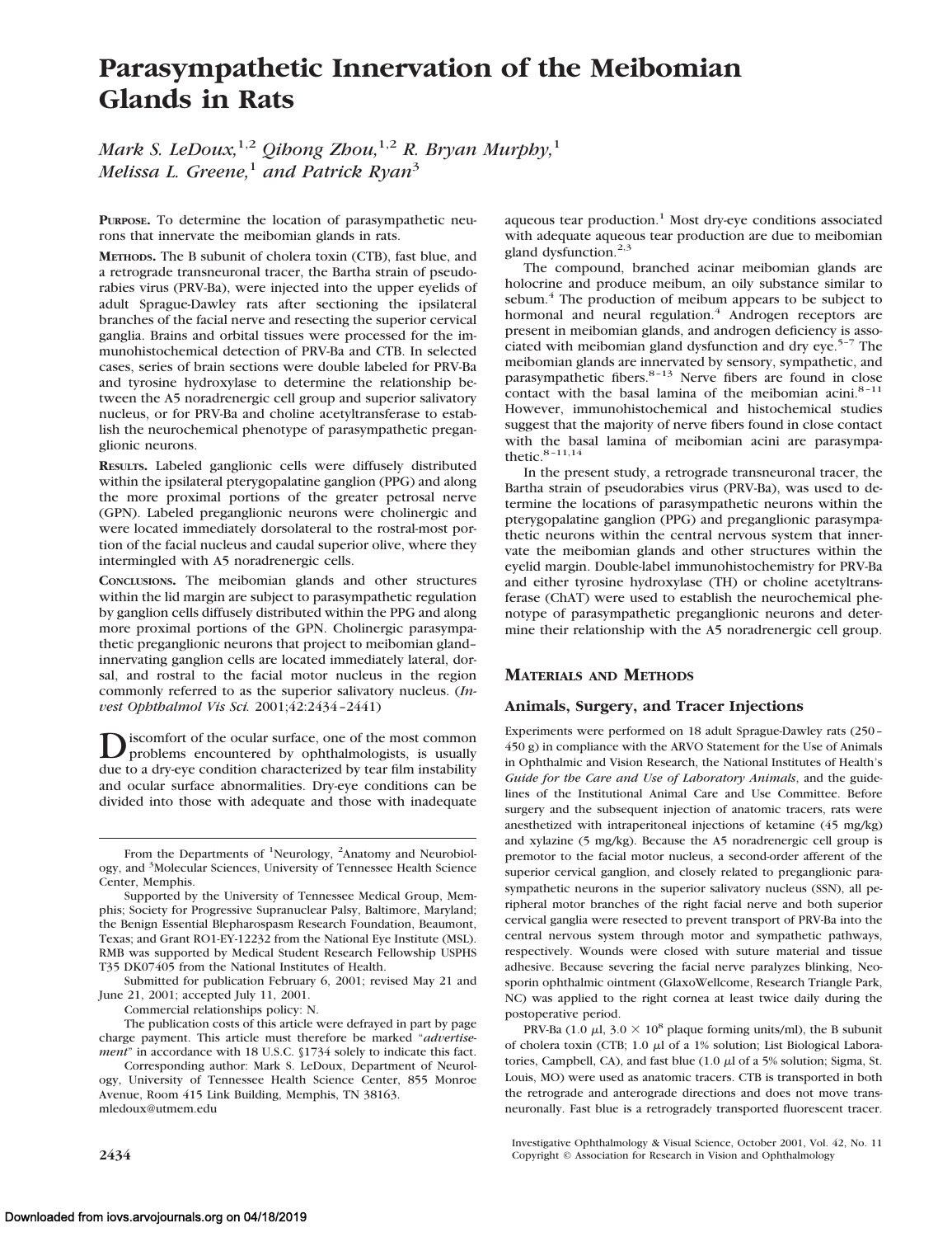**FIGURE 1.** (**A**) Meibomian gland (*arrow*) within a parasagittal section through a rat upper eyelid. (**B**) Rightside GPN shown from a caudal collection of ganglion cells (*small arrowhead*) to the PPG (*large arrowhead*). *Arrow*: location of trigeminal ganglion. (**C**) Collection of ganglion cells within the proximal portion of a right-side GPN. *Arrowheads*: locations of three PRV-Ba–labeled ganglion cells. (**D**) A right-side PPG. PRV-Ba–labeled ganglion cells are surrounded by a mononuclear cell infiltrate (arrowhead;  $\times 4$  enlargement within *inset*). Ganglion cells along (**E**) and within (**F**) a rightside GPN labeled with fast blue. (**G**) Double-label immunohistochemistry for PRV-Ba (*black*) and TH (*brown*) within the SSN. The preganglionic parasympathetic neurons (*black*, *arrowheads*) are closely intermingled with A5 noradrenergic cells (*brown*, *arrows*). (**H**) Double-label fluorescence immunohistochemistry for detection of PRV-Ba (*green*) and ChAT (*red*) within the SSN. PRV-Ba–labeled preganglionic parasympathetic neurons are also ChAT-IR giving their somas a *yellow* color. r, rostral; m, medial; d, dorsal; 5n, trigeminal nerve; 7n, facial nerve.H&E(**A**–**D**). Scale bar,  $(A, B)$  1 mm;  $(C, D)$  200  $\mu$ m;  $(E - G)$ 100  $\mu$ m.



CTB and fast blue were used to exclude the possibility of monosynaptic parasympathetic innervation of the meibomian glands from the central nervous system and to gauge the specificity of PRV-Ba labeling within the PPG. To avoid contralateral branches of the facial nerves and lacrimal ducts, tracers were injected into the lateral half of either the upper or lower eyelids 1 to 2 mm from the lid margin (Fig. 1A). Injections were performed percutaneously with a syringe (Hamilton, Reno NV) connected to a 30-gauge needle. PRV-Ba injections were made into eyelids on the right side, and CTB and fast blue were injected on the left.

After survival times of 40 to 80 hours, rats were perfused with heparinized saline and then 0.1 M phosphate-buffered 4% paraformaldehyde (pH 7.4). At time points after 40 hours, PRV-Ba was detected within the SSN. After 72 hours, PRV-Ba began appearing in sites afferent to the SSN. After the perfusion, the orbital contents, along with the trigeminal nerve and greater petrosal nerve (GPN) were removed in toto, up to and including the trigeminal ganglion. Brains and orbital tissues were postfixed in 0.1 M phosphate-buffered 4% paraformaldehyde (pH 7.4) for 2 hours and then placed in 0.1 M phosphate-buffered 30% sucrose solution (pH 7.4). The complex of neural tissue that includes the trigeminal nerve, trigeminal ganglion,

GPN, and PPG were dissected from other structures and sectioned longitudinally in a plane parallel to the GPN (Fig. 1B). Brains were sectioned transversely, and the remaining orbital tissues were sectioned either transversely or parasagittally at 20 to 25  $\mu$ m on a cryostat and collected in multiple series onto warmed slides. Transverse sections through remaining orbital tissues were perpendicular to the axis defined by the optic nerve. In each case, one series of brain sections was stained with cresyl violet and one series of orbital sections was stained with hematoxylin and eosin (H & E).

#### **Immunohistochemistry**

In each case, at least one series of brain sections was processed for detection of PRV-Ba. Additional series were processed for detection of both PRV-Ba and TH or of PRV-Ba and ChAT in the same sections. TH was used as a marker of the A5 noradrenergic cell group. ChAT is a marker of cholinergic neurons. Sections were circled with a hydrophobic slide marking pen (PAP pen; Electron Microscopy Sciences, Fort Washington, PA) and briefly dried on a slide warmer. The steps for detection of PRV-Ba were as follows: (1) Rinse slides in 0.02 M phosphate-buffered saline (PBS) with  $0.1\%$  sodium azide (NaN<sub>3</sub>; Sigma, St.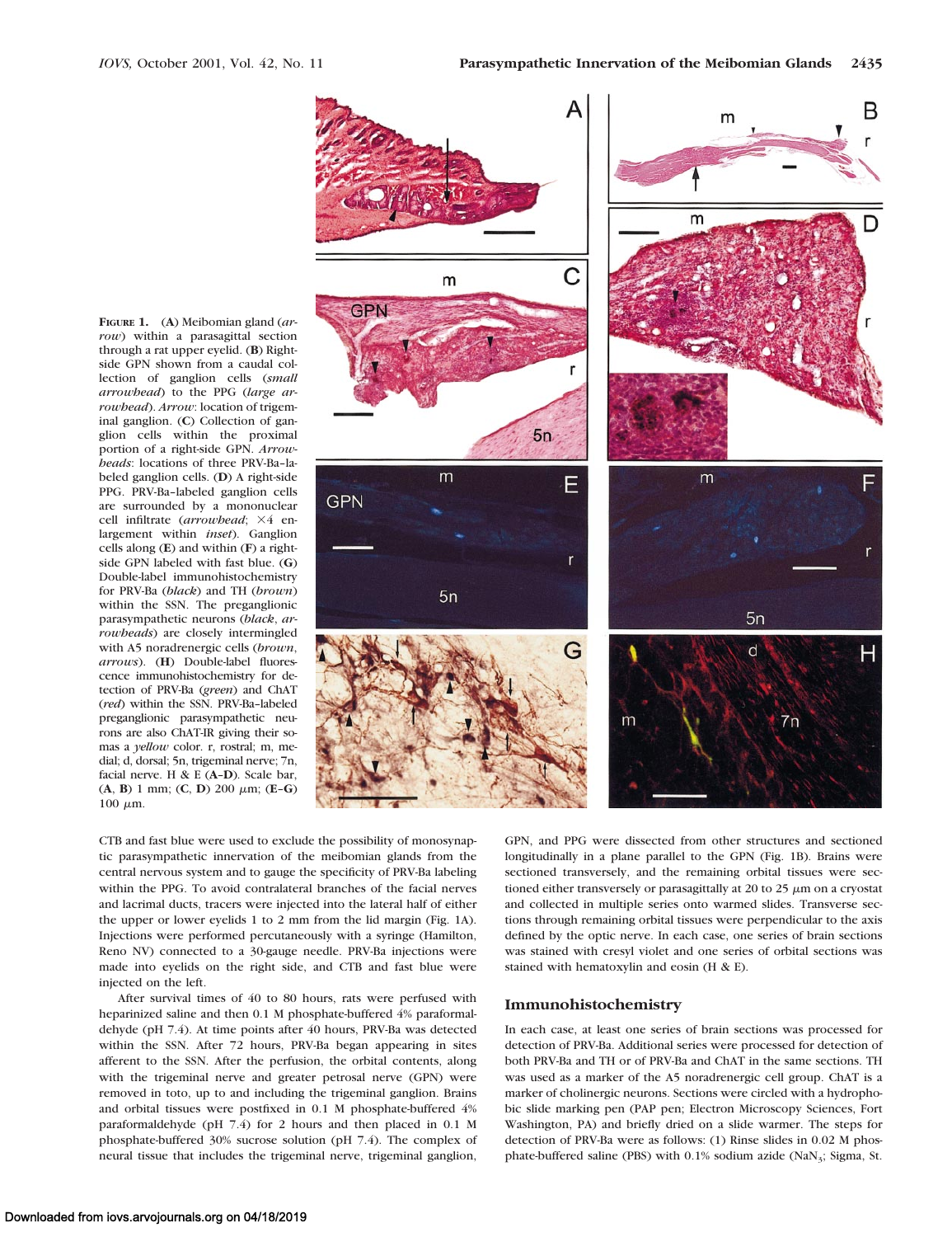Louis, MO) two times over 30 minutes on a rotary shaker; (2) quench endogenous peroxidases with 10% methanol and 3% hydrogen peroxide in PBS for 5 minutes on a rotary shaker; (3) rinse in PBS three times over 30 minutes on a rotary shaker; (4) block with 2% nonfat dry milk and 0.3% Triton X-100 (Sigma) for 1 hour; (5) incubate in primary antibody (goat anti-PRV-Ba generated by two of the authors [PR, MSL]; 1:100,000),  $3\%$  rabbit serum, and 0.1% Triton in PBS-NaN<sub>3</sub> overnight; (6) rinse in PBS three times over 30 minutes on a rotary shaker; (7) incubate in secondary antibody (biotinylated rabbit anti-goat (1:500; Vector Laboratories, Burlingame, CA), 2% rabbit serum, and 0.1% Triton in PBS-NaN<sub>3</sub> for 4 hours; (8) rinse in PBS three times over 30 minutes on a rotary shaker; (9) incubate in reagent (Elite ABC; Vector Laboratories) and 0.1% Triton in PBS for 90 minutes at room temperature; (10) rinse in PBS three times over 30 minutes on a rotary shaker; (11) subject to a nickel-intensified diaminobenzidine (black) reaction; and (12) rinse, air dry, dehydrate, clear, and coverslip. In doublestaining for PRV-Ba (nickel-intensified diaminobenzidine, black) and tyrosine hydroxylase (diaminobenzidine without nickel intensification, brown) on the same sections, slides were rinsed for 30 minutes after step 11 and then processed starting with step 5, using monoclonal antibody 318 (1:1000; Chemicon International, Temecula, CA).

Because initial experiments that used double-label immunohistochemistry for PRV-Ba and TH with diaminobenzidine substrates demonstrated very close spatial relationships between PRV-Ba- and THimmunoreactive (IR) neurons (Fig. 1G), fluorescent-tagged secondary antibodies and confocal microscopy were used in subsequent experiments to evaluate the possibility that some parasympathetic preganglionic neurons within the SSN express TH. After incubation with primary antibodies, a cyanine-tagged donkey anti-goat antibody (Cy2; Jackson ImmunoResearch Laboratories, West Grove, PA) and an indocarbocyanine-tagged donkey anti-mouse antibody (Cy5; Jackson ImmunoResearch Laboratories) were used at 1:250 dilutions to detect PRV-Ba and TH, respectively.

For PRV-Ba and ChAT double-labeling, a rabbit polyclonal antibody to ChAT (gift from Miles Epstein, University of Wisconsin, Madison) was used at a 1:500 dilution and the goat anti-PRV-Ba antibody was used at a 1:50,000 dilution. Secondary antibodies, Cy2-tagged donkey anti-goat and Cy5-tagged donkey anti-rabbit, were used at 1:250 dilutions. Tissue was incubated with secondary antibody for 3 hours, rinsed, dehydrated, cleared, and coverslipped with 1,3-diethyl-8-phenylxanthine mounting compound (DPX; Sigma). Fluorescence was visualized with a confocal laser-scanning microscope (Bio-Rad, Hercules, CA).

Orbital tissues, the trigeminal nerve, GPN, and PPG were processed for detection of PRV-Ba, CTB, or fast blue. For detection of CTB, a goat polyclonal antibody was used (1:30,000; List Biological Laboratories) in the sequence of steps described for PRV-Ba. Fast blue was visualized with an epifluorescence microscope equipped with ultraviolet filters (Axioplan; Zeiss, Oberkochen, Germany). In two rats (four eyes), fast blue was the only tracer used. Every section was collected, and labeled cells in the PPG and along the GPN were counted. Care was taken to avoid counting individual fast blue–labeled ganglion cells that appeared on adjacent sections more than once.

## **RESULTS**

## **Anatomy of the Eyelid Margin**

In Sprague-Dawley rats, meibomian glands were present across the entire medial-to-lateral extent of both the upper and lower eyelids. The meibomian glands extended for approximately 3.5 mm from the palpebral margins (Fig. 1A). Modified sebaceous glands were also present around the bases of eyelashes at the palpebral margins. These sebaceous glands had only a few alveoli and were similar to glands of Zeis. There were no eyelid structures that resembled glands of Moll. In addition, there were no accessory lacrimal glands in the eyelids. The superior and inferior tarsal muscles approached the proximal ends of

the meibomian glands in the midline of the upper and lower eyelids, respectively.

## **First-Order Label within the PPG and along the GPN**

Ganglion cells were distributed along the GPN for approximately 6 mm proximal to the PPG (Figs. 1B, 1C). A relative concentration of ganglion cells that was approximately 25% the size of the PPG was present caudally within 2 mm of trigeminal ganglion cells (Figs. 1B, 1C). After injection of tracers into the lid margin (Fig. 1A), labeled ganglion cells were widely distributed within the PPG and along the GPN (Figs. 1C–F). There was no clear somatotopic distribution of labeled ganglion cells. CTB (not shown), fast blue (Figs. 1E, 1F), and PRV-Ba (Figs. 1C, 1D) produced similar patterns of ganglionic labeling. There was labeling of cells in the ipsilateral trigeminal ganglion, but no evidence of label in the ciliary ganglion, harderian gland, infraorbital lacrimal gland, or other intraorbital structures with CTB, fast blue, or PRV-Ba. Residual fast blue fluorescence was present at injection sites along the lid margin. Neither CTB nor PRV-Ba could be detected in the lid margin. Both CTB and PRV-Ba must enter neural tissue to prevent clearance by the immune system. There was no labeling of contralateral ganglion cells. The pattern of labeled cells after injection of tracers into the upper lid was similar to that seen after injection into the lower lid.

Figures 1C and 1D show ganglionic labeling with PRV-Ba. In Figure 1C, three ganglion cells along the proximal portion of the GPN are labeled with PRV-Ba. In Figure 1D, two ganglion cells within the proximal portion of the PPG are labeled with PRV-Ba. Figure 1D demonstrates the late effects (78 hours after inoculation) of PRV-Ba infection within the PPG. There was a clear mononuclear cell infiltrate around the ganglion cells infected with PRV-Ba.

Fast blue–labeled ganglion cells were counted in four eyes. In these two cases, fast blue was injected into the upper lid on the right and lower lid on the left. Forty-one ganglion cells were labeled in both cases after upper lid injections. Fifty and 42 ganglion cells were labeled after lower lid injections. The average number of ganglion cells labeled after fast blue injections ( $\pm$ SD) was 43.5  $\pm$  4.4. Accurate ganglion cell counts were not possible after CTB and PRV-Ba injections, because only one of three series of slides was processed for detection of the individual tracer.

## **Location and Characteristics of Preganglionic Parasympathetic Neurons**

Second-order labeling after injection of PRV-Ba into the lid margin first became apparent at approximately 40 hours. The intensity of PRV-Ba staining within individual neurons and the number of labeled neurons within the SSN increased up to approximately 72 hours after inoculation. Labeled neurons were not present in the motor trigeminal nucleus, indicating that tracer spread outside the lid was unlikely. TH-IR A5 noradrenergic cells were intermingled with PRV-Ba–labeled preganglionic parasympathetic neurons in the SSN (Fig. 1G). After 72 hours, third-order labeling began to appear in known SSN afferent sites. Second-order labeling (i.e., preganglionic parasympathetic neurons) was concentrated in a region just dorsal and lateral to the superior olive (SO) and medial to the facial nerve root (7n; Figs. 1, 2, and 3). The chartings in Figure 2 indicate that most PRV-Ba-IR neurons were located in the ventral portions of the parvicellular reticular nucleus, pars alpha (PCRtA) and intermediate reticular nucleus (IRt). Caudally (Figs. 2A, 2B), PRV-Ba-IR preganglionic parasympathetic neurons were present dorsal and lateral to the facial motor nucleus, just medial to the spinal trigeminal nucleus. A few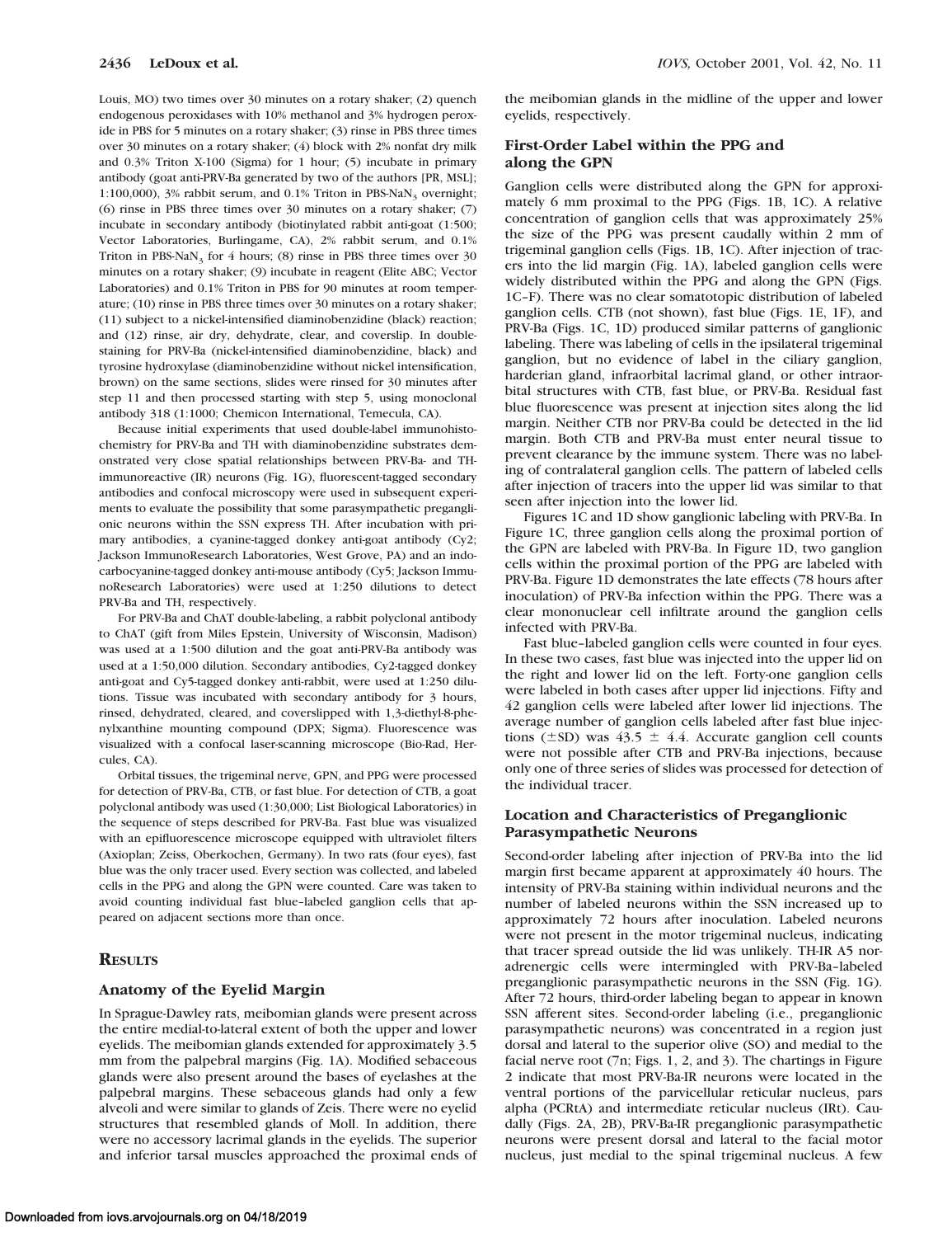

body labeling seen after injection of PRV-Ba into the ipsilateral upper eyelid. Four adjacent series of sections were collected and processed as follows: (**A**) PRV-Ba, (**B**) TH, (**C**) ChAT, and (**D**) cresyl violet. PRV-Ba–labeled cells with were not detected caudal to the section in (**A**) or rostral to the section in (**D**). Each of the four line drawings is a composite of four contiguous sections covering a distance of 100  $\mu$ m. Note the close relationship between PRV-Ba– and TH–labeled cells. MVePC, medial vestibular nucleus, parvicellular; MVeMC, medial vestibular nucleus, magnocellular; LVe, lateral vestibular nucleus; icp, inferior cerebellar peduncle; asc7, ascending fibers of facial nucleus; IRt, intermediate reticular nucleus; PCRtA, parvicellular reticular nucleus  $\alpha$ ; Sp5, spinal trigeminal nucleus; sp5, spinal trigeminal tract; Gi, gigantocellular reticular nucleus; 7, facial motor nucleus; Ve, vestibular nuclear complex, g7, genu of facial nerve; PnC, caudal part of pontine reticular nucleus; Tz, trapezoid body; 7n, facial nerve.

**FIGURE 2.** The distribution of cell

neurons were located more dorsally, just ventral to the rostral end of the nucleus of the solitary tract (Sol). Rostrally (Figs. 2C, 2D), PRV-Ba-IR preganglionic parasympathetic neurons surrounded the ventral, lateral, and dorsal margins of the SO. By 65 hours after inoculation, 75 to 100 labeled second-order neurons were present within the SSN. The rostral–caudal, medial–lateral, and dorsal–ventral domains of labeled preganglionic parasympathetic neurons was approximately 500  $\mu$ m, 800  $\mu$ m, and 1.5 mm, respectively. Preganglionic parasympathetic neurons labeled with PRV-Ba were limited to the SSN ipsilateral to the side of viral inoculation.

The maximum soma diameter (i.e., long axis) of most labeled neurons within the SSN was 15 to 25  $\mu$ m. The few neurons located ventral to the rostral tip of the Sol had smaller diameters  $(8-15 \mu m)$ . Labeled neurons medial to 7n were oriented such that their long axes were parallel to 7n (Fig. 1H). In a similar fashion, labeled neurons ventral, medial, and dorsal to the SO were oriented so that their long axes were parallel to the surface of the SO and their dendritic arbors respected the boundaries of the SO.

## **Neurochemical Characteristics of Preganglionic Parasympathetic Neurons**

Before 72 hours had passed since inoculation, all PRV-Ba– labeled central nervous system neurons were cholinergic, as indicated by colocalization with ChAT (Fig. 1H). Some PRV-Ba–labeled neurons in the region of the SSN were TH-IR after 72 hours (Figs. 3E–G). These TH- and PRV-Ba–IR neurons were probably A5 noradrenergic cells afferent to PRV-Ba–labeled preganglionic parasympathetic neurons in the SSN.

Figures 1G, 2, and 3 clearly show that the SSN and A5 noradrenergic cell group are not anatomically separate structures. Double-label immunohistochemistry allowed for differentiation of SSN and A5 noradrenergic neurons. A5 noradrenergic cells had both larger somas and dendritic arbors than preganglionic parasympathetic neurons. TH-IR fibers encircled the somas of some PRV-Ba–labeled preganglionic parasympathetic neurons. Although electron microscopy was not performed, TH-IR fibers appeared to make synaptic contact with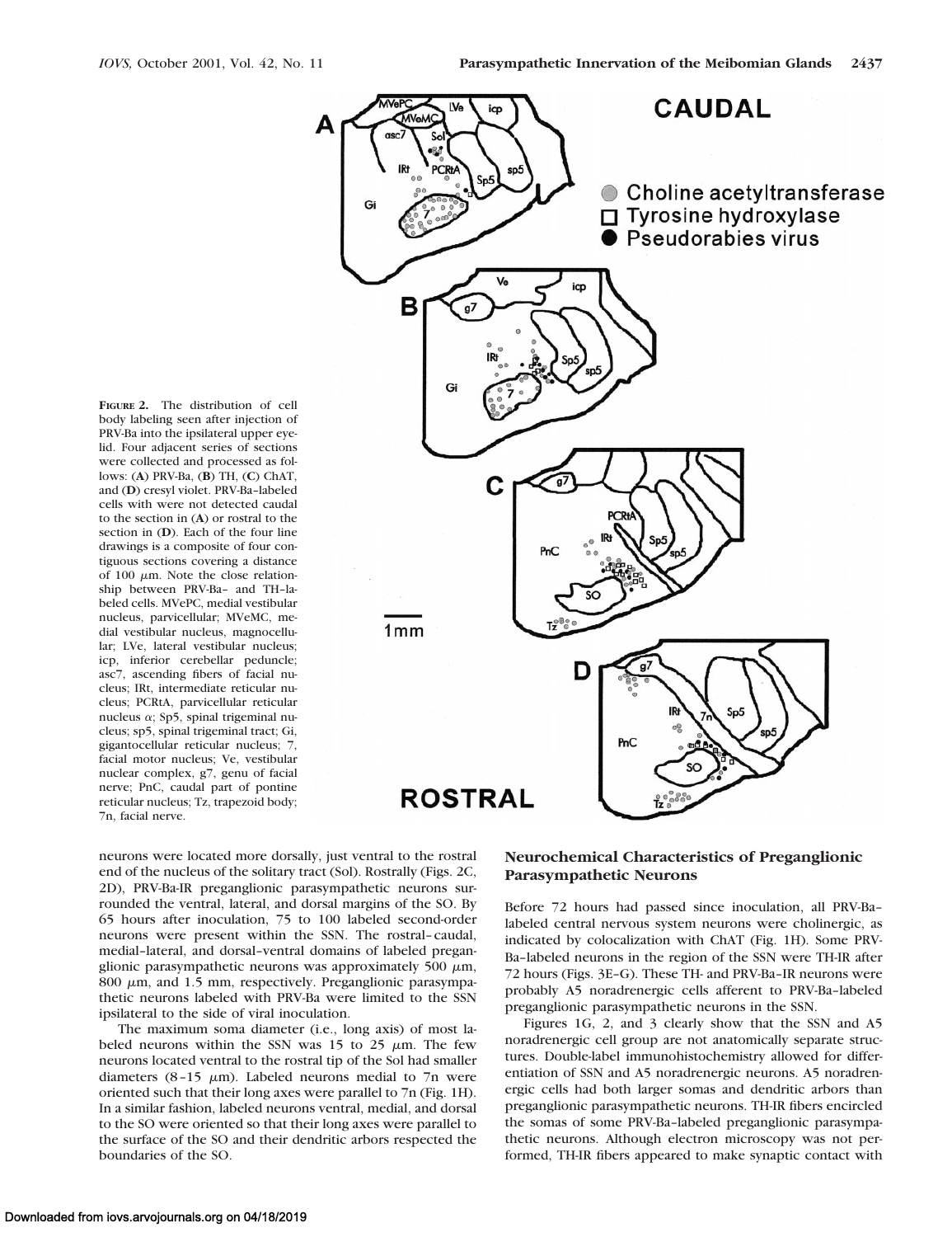

**FIGURE 3.** Localization of neurochemical markers within the ventral portion of the SSN. (**A**–**D**) Serial sections through the ventral SSN processed for (**A**) TH, (**B**) PRV-Ba, (**C**) ChAT, and (**D**) cresyl violet. (**E**, **F**) Double-label fluorescence immunohistochemistry for detection of PRV-Ba (*green*) and TH (*red*) within the ventral SSN 72 hours after injection of virus into the eyelid margin. (**E**) A neuron double labeled for PRV-Ba and TH appears *yellow* (*white arrowhead*). (**F**) Gray-scale image of PRV-Ba–IR corresponding to (**E**). (**G**) Gray-scale image of TH-IR corresponding to (**E**). Abbreviations are defined in Figures 1 and 2. Scale bar, (**A**–**D**) 200 <sup>m</sup>m; (**E**–**G**) 100 <sup>m</sup>m.

PRV-Ba–labeled neurons, based on their light microscopic appearance.

## **DISCUSSION**

SO

## **Peripheral Findings**

The consistent presence of labeled ganglion cells in the PPG after injection of different neuroanatomic tracers (PRV-Ba, CTB, and fast blue) into the eyelid margins of rats, along with previous studies that demonstrated parasympathetic axons and nerve terminals in close contact with the basal lamina of meibomian gland acini, strongly suggests that the parasympathetic nervous system modulates meibomian gland function. Other structures are contained in the eyelid margin, however. In primates, van der Werf et al.<sup>13</sup> injected fast blue 2 mm from the marginal part of the palpebral conjunctiva to study conjunctival innervation and found labeled ganglion cells randomly distributed in the ipsilateral PPG. In their article, they raised the possibility that spread of tracer to the adjacent meibomian glands might explain the presence of labeled cells in the PPG. Along these lines, Seifert and Spitznas $^{11}$  systematically examined the parasympathetic innervation of human eyelid structures using both electron microscopy and a marker of parasympathetic nerve fibers, vasoactive intestinal peptide (VIP). They were unable to detect nerve fibers innervating conjunctival goblet cells, although VIP-IR nerve fibers were found in association with conjunctival blood vessels. Other structures in the human eyelid margin that may receive parasympathetic innervation include the glands of Zeis, glands of Moll, sweat glands, and accessory lacrimal glands of Wolfring.<sup>11</sup> Therefore, it is possible that the parasympathetic nervous system acts on several glandular and vascular structures of the eyelid simultaneously to promote secretion of meibum and other substances onto the cornea and palpebral margin.

Simons and Smith $12$  transconjunctivally injected the retrograde tracer, Fluoro-Ruby (Molecular Probes, Eugene, OR), into the everted upper eyelids of six rats. They used four to six injection sites and a total volume of 8 to 12  $\mu$ l of tracer (10%) solution) to encompass the superior tarsal muscle and meibomian glands of the upper eyelid. Their injections labeled only  $31 \pm 6$  cells in the PPG. Their methodology did not distinguish tarsal muscle– from meibomian gland–innervating PPG ganglion cells. In our study, using a much smaller volume of tracer (1  $\mu$ l) injected transcutaneously (Fig. 1A), an average of 43.5 ganglion cells per eyelid were labeled with fast blue. Apparently, fast blue is a more effective tracer than Fluoro-Ruby in the rat parasympathetic nervous system. When compared with Fluoro-Ruby, fast blue also labels a significantly larger number of cat motoneurons.15

A study in cynomolgus monkeys demonstrating the presence of labeled ganglion cells in the PPG after injection of tracer into the superior tarsal muscle,<sup>16</sup> a lesion study indicating that nonsympathetic cholinesterase-positive fibers within the superior tarsal muscle derive from the pterygopalatine ganglion,<sup>17</sup> and the demonstration of VIP-immunoreactivity within the superior tarsal muscle in  $\text{rats}^{12}$  support the notion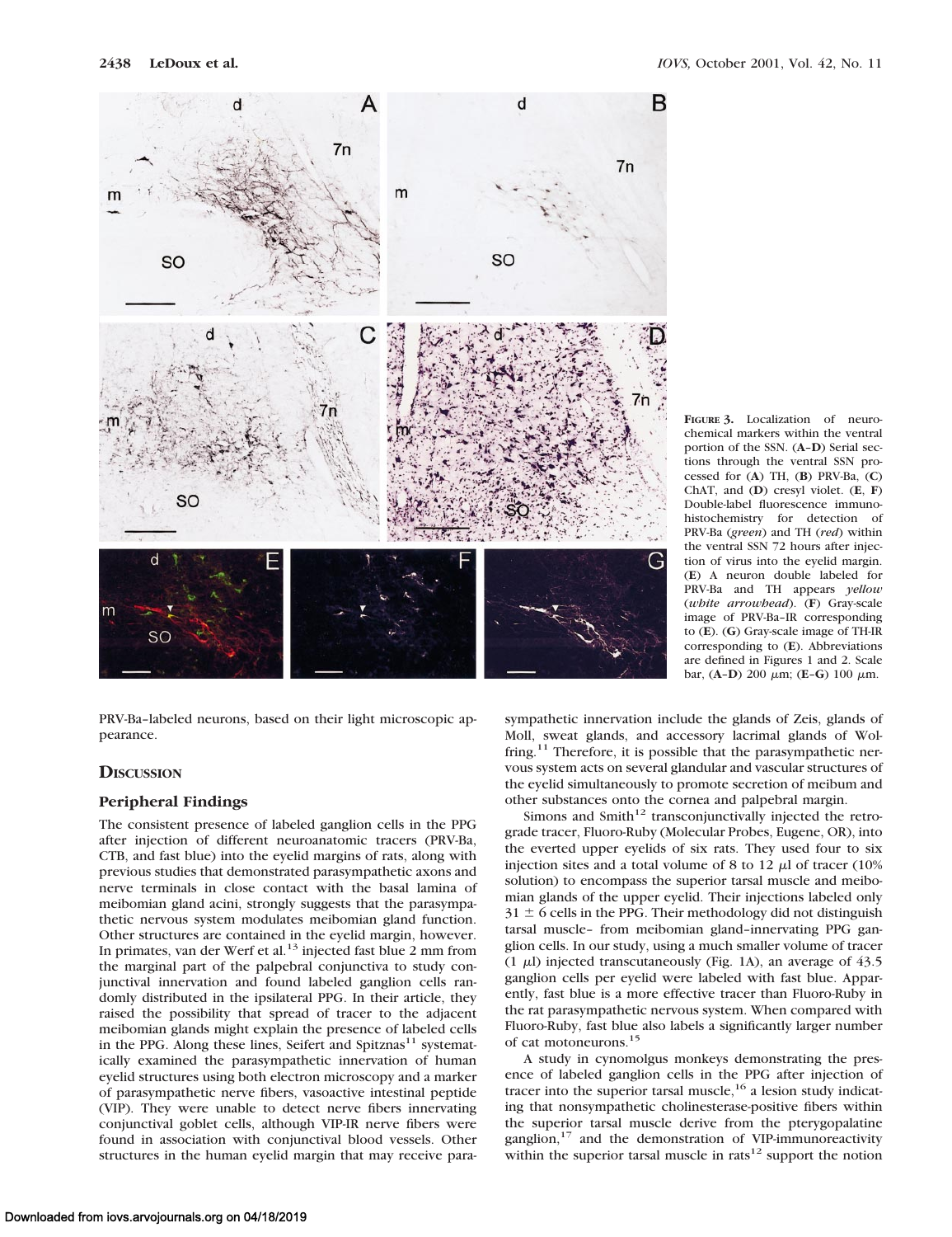that the parasympathetic nervous system innervates the superior tarsal muscle through the PPG. The possibility that some labeling seen in the PPG in our experiments was due to spread of tracer to the superior tarsal muscle cannot be entirely excluded. However, we used small injection volumes (1.0  $\mu$ l), with injection sites located at least 2 mm away from the superior tarsal muscle. In addition, careful review of eyelid sections did not demonstrate fast blue, CTB, or PRV-Ba within the superior tarsal muscle.

According to Motosugi et al.,<sup>18</sup> the PPG in Sprague-Dawley rats contains  $4932 \pm 291$  ganglion cells, whereas Simons and Smith<sup>12</sup> reported a much higher number of cells (8238  $\pm$ 1610). The explanation for these substantial numerical differences is not obvious. Because each injection in our study covered approximately one half of an eyelid and labeled an average of 43.5 ganglion cells, it can be reasonably assumed that a minimum of 170 (43.5 labeled ganglion cells per halflid  $\times$  four half-lids) or 3% (170 labeled ganglion cells per eye/total of 5000 ganglion cells) of all PPG ganglion cells innervate rat meibomian glands. This is a minimum number, because it is unlikely that fast blue labeled every ganglion cell in the population covered by the injection site. The other 97% of PPG ganglion cells presumably innervate other cranial structures such as the lacrimal gland, nasal and palatal mucosa, cerebrovasculature, and choroidal blood vessels.<sup>16,19-22</sup>

As shown in Figure 1, labeled ganglion cells were randomly distributed throughout the PPG and along the GPN after tracer injection into the dorsal eyelid margin. Similar to previous results seen with conjunctival injections of tracer,<sup>12,13</sup> there was no clear somatotopy to the pattern of labeled cells. In contrast, after injection of tracer into the extraorbital lacrimal gland in rats, labeled neurons are limited to the rostral portion of the PPG, and after injection of tracer into the anterior chamber of the eye, labeled neurons are limited to the proximal ganglionic collections along the PPG.<sup>22</sup> Perhaps, the widespread distribution of PPG ganglion cells that innervate the meibomian glands and conjunctiva suggests that these eyelid structures increase their secretions in response to a wider variety of external triggers than the lacrimal glands.

The presence of certain neuropeptides and neurotransmitter markers in both the PPG and terminal projection fields in the eyelids supports the idea that the parasympathetic nervous system innervates the meibomian glands. Most meibomian gland input appears to be parasympathetic, with smaller contributions from sympathetic and sensory nerves. A dense accumulation of cholinergic nerve fibers forms a network around the acinar and ductal tissue of the meibomian glands.<sup>14</sup> Nerve fibers near the acini of meibomian glands are also IR for other parasympathetic markers including VIP and nitric oxide synthase (NOS).<sup>8,9,11</sup> Kirch et al.<sup>9</sup> colocalized neuropeptide Y (NPY) with both DBH and VIP, but found that VIP-NPY–IR terminals were much more numerous than DBH-NPY–IR terminals. In addition, DBH-NPY–IR terminals were preferentially localized to perivascular nerves, whereas VIP-NPY–IR terminals were concentrated at the basement membranes of meibomian gland acini. In rat, nearly all PPG ganglion cells are VIP-IR, and the majority are NPY-IR<sup>18,23,24</sup> and ChAT-IR.<sup>23</sup> Ganglion cells in the PPG also use nitric oxide as a neurotransmitter. Using a combination of (reduced nicotinamide adenine dinucleotide phosphate [NADPH]) diaphorase histochemistry and NOS immunohistochemistry, Yamamoto et al.<sup>25</sup> showed that most PPG ganglion cells were NOS-IR and stained with NADPH. Nearly all NOS-IR PPG ganglion cells were also VIP-IR.

## **Central Findings**

Viral transneuronal tracing is a potentially powerful tool for understanding the neural regulation of ocular functions such as

aqueous tear<sup>26</sup> and meibum production, choroidal blood flow,<sup>20</sup> and blinking. Viruses are able to replicate in recipient neurons, thereby amplifying signal in higher-order afferents. Potential problems with using viruses as neuronal tracers include virus-induced neuronal degeneration with longer postinoculation survival times, failure of certain subsets of neurons to label with virus, and variability between cases of transneuronal labeling. Use of the smallest doses of virus to produce transneuronal labeling, use of several animals at each of multiple different postinoculation survival times, and comparison with conventional tracers limits the pitfalls of viral transneuronal tracing experiments and maximizes the amount of valuable information obtained. In this study, PRV-Ba was used to show that the preganglionic parasympathetic neurons that project to meibomian gland-innervating PPG ganglion cells are concentrated in the ventral portion of the SSN immediately rostral, lateral, and dorsal to the rostral-most portion of the facial motor nucleus.

The SSN comprises a collection of preganglionic parasympathetic neurons that project to the PPG through the GPN and to the submandibular ganglion through the chorda tympani.26–31 The PPG sends projections to the lacrimal gland, nasal and palatal mucosa, cerebral vasculature, conjunctiva, and choroidal blood vessels. The submandibular ganglion innervates the submandibular and sublingual salivary glands. Using a variety of neuroanatomic methods, it has been shown that the SSN neurons projecting to the PPG are located ventral to those projecting to the submandibular ganglion, although the borders between the two neuronal populations are not strictly defined. In addition, after tracer injections into the PPG or GPN, a small number of neurons have been localized to an area immediately ventral to the rostral pole of Sol. Comparison of our study with Toth et al. $26$  suggests that within the ventral portion of the SSN, the neuronal population responsible for lacrimal innervation may be centered slightly caudal to that responsible for meibomian gland innervation. Future studies using two different transneuronal tracers will be needed to determine whether the ventral SSN is divided into spatially distinct subpopulations of neurons innervating the lacrimal gland, nasal and palatal mucosa, cerebral vasculature, conjunctiva, choroidal blood vessels, and meibomian glands.

The close relationship between the A5 noradrenergic cell group and SSN reported in our study is consistent with previ- $\frac{1}{2}$  ous descriptions of this region.<sup>26,32</sup> Noradrenergic TH-IR neurons were intermingled with PRV-Ba–IR neurons in the ventral-lateral pons. Using electron microscopy, Nemoto et al.<sup>32</sup> showed TH-IR synapses on dendrites of SSN neurons. Therefore, studies of A5 or SSN afferents using local injection of neuroanatomic tracer are not possible.

Projections to the SSN have been analyzed with anterograde and retrograde transneuronal tracers. These studies were not specific to lacrimal or meibomian preganglionic parasympathetic neurons. Spencer et al.<sup>31</sup> injected PRV-Ba into the PPG and mapped the distribution of first- and presumptive secondorder retrograde labeling. They did not inject ganglion cells along proximal portions of the GPN with tracer. In addition, because they did not section the superior cervical ganglia, some of the label that they detected in the "SSN" could have been A5 noradrenergic cells retrogradely labeled from the intermediolateral cell column, and some presumptive PPG second-order afferents may have actually been afferents of the A5 noradrenergic cell group. In any case, they reported transneuronally labeled SSN afferent neurons in nearly 20 sites in the brain stem, hypothalamus, and telencephalon. Of these, only the specificity of projections from the lateral hypothalamic area and hypothalamic paraventricular nucleus to SSN rather than the A5 noradrenergic neurons has been demonstrated by use of anterograde tracers.<sup>33,34</sup>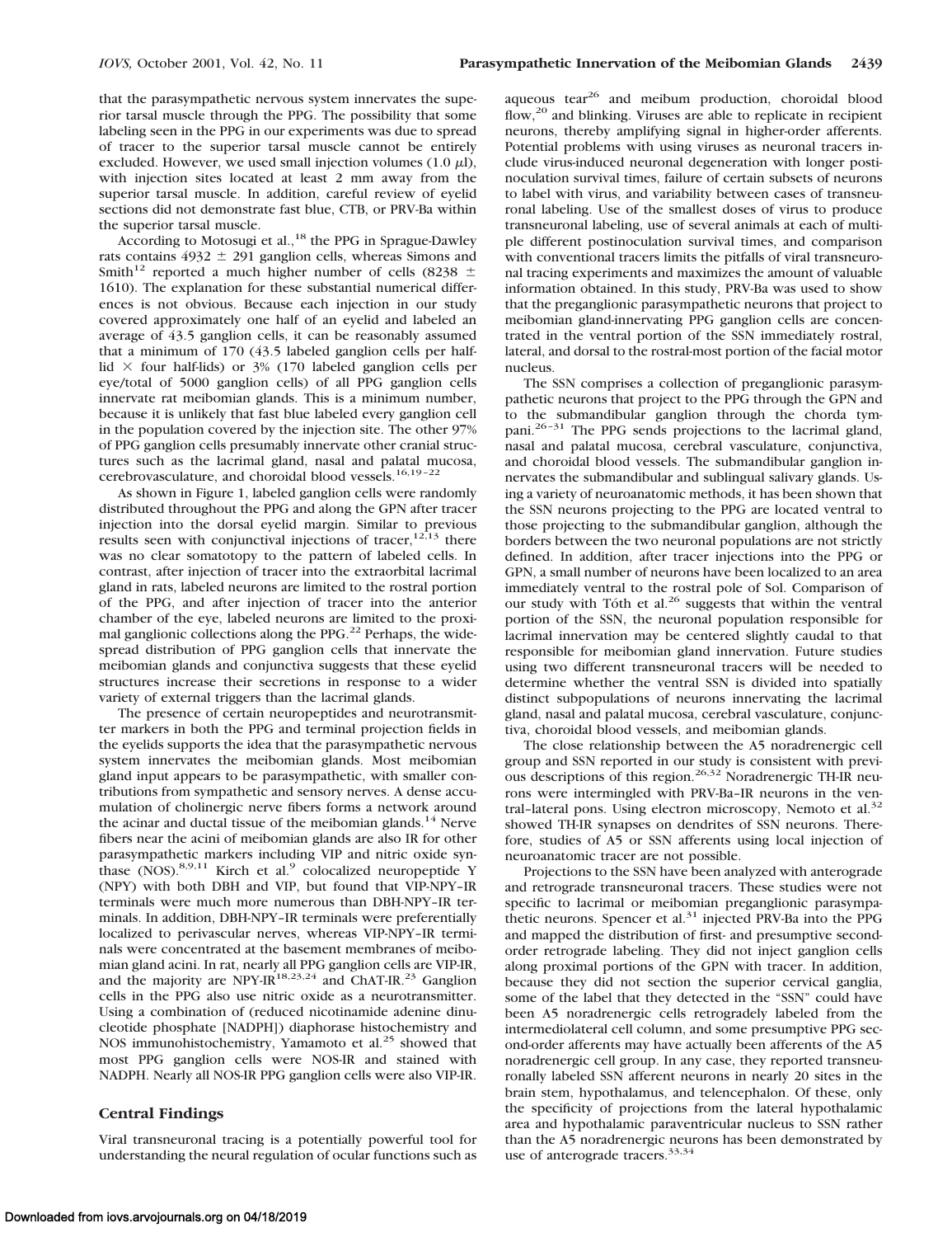In all probability, many of the projections to the ventral SSN described by Spencer et al. $31$  synapse on meibomian and lacrimal parasympathetic preganglionic neurons. However, no specific information is available regarding the role of these nuclei in the control of either meibomian or lacrimal gland function. Insights into the central nervous system regulation of aqueous tear formation provided by clinical-pathologic correlation in patients with neurologic diseases and the physiological characteristics of other preganglionic parasympathetic cell groups may apply, in part, to meibum production. Both acute and chronic lesions of the parasympathetic pathways to the eyes are typically associated with clinically inconsequential decreases in aqueous tear production and absence of dry-eye symptomatology.<sup>35</sup> Neural control may be critical when production above basal levels is required, as in reflex and emotional tearing. Projections from Sp5 to the SSN may mediate tearing in response to ocular or nasal irritation, and pathways that include Sol may mediate tearing in response to strong gustatory stimuli. Pathways from limbic areas (e.g., amygdalopyriform transition zone and bed nucleus of the stria terminalis) to the SSN may be disinhibited in patients with degenerative diseases and pseudobulbar palsy. In these patients, tearing and outward expressions of grief may occur without an inward emotional counterpart. The projections from the hypothalamus to the SSN may be divided into those primarily related to general autonomic functions (paraventricular nucleus, dorsomedial hypothalamus, posterior hypothalamus) and those associated with the limbic system (lateral preoptic area, lateral hypothalamus), with the understanding that there is significant functional overlap between the two. $3\overline{6}$ -38

The general autonomic projections may help to regulate tearing within the context of ambient temperature, serum osmolarity, hormonal levels, and sleep. The hypothalamic limbic projections may be part of a pathway for emotional tearing. Noradrenergic and serotonergic projections to the SSN from noradrenergic cell groups (A1 and A5) and the raphe nuclei, respectively, are similar to the innervation of motor<sup>39</sup> and other brain stem preganglionic parasympathetic $40$  cell groups. These noradrenergic and serotonergic projections may modulate the excitability of preganglionic parasympathetic neurons according to mood, acute and chronic stressors, and sleep. $41-43$ 

In summary, we have shown that rat meibomian glands are innervated by ganglion cells in the PPG. Parasympathetic preganglionics that project to meibomian gland-innervating PPG ganglion cells are cholinergic and are concentrated in the ventral half of the SSN around the lateral and dorsal surfaces of the SO and immediately rostral, dorsal, and lateral to the rostralmost portion of the facial motor nucleus. These parasympathetic preganglionic neurons are intermingled with A5 noradrenergic neurons, so that the ventral SSN is not spatially distinct from the A5 noradrenergic cell group. The neural regulation of meibomian gland function provides a potentially rich therapeutic target for treatment of those dry-eye conditions associated with adequate aqueous tear production.

#### *References*

- 1. Pflugfelder SC. Differential diagnosis of dry eye conditions. *Adv Dent Res.* 1996;10:9–12.
- 2. Pflugfelder SC, Tseng SCG, Sanabria O, et al. Evaluation of subjective assessments and objective diagnostic tests for diagnosing tearfilm disorders known to cause ocular irritation. *Cornea.* 1998;17: 38–56.
- 3. Yokoi N, Mossa F, Tiffany JM, Bron AJ. Assessment of meibomian gland function in dry eye using meibometry. *Arch Ophthalmol.* 1999;117:723–729.
- 4. Bron AJ, Tiffany JM. The meibomian glands and tear film lipids: structure, function, and control. In: Sullivan DA, Dartt DA, Men-

eray MA, eds. *Lacrimal Gland, Tear Film, and Dry Eye Syndromes 2*. New York: Plenum Press; 1998:281–295.

- 5. Krenzer KL, Reza Dana M, Ullman MD, et al. Effect of androgen deficiency on the human meibomian gland and ocular surface. *J Clin Endocrinol Metab.* 2000;85:4874–4882.
- 6. Sullivan DA, Sullivan BD, Ullman MD, et al. Androgen influence on the meibomian gland. *Invest Ophthalmol Vis Sci.* 2000;41:3732– 3742.
- 7. Wickham LA, Gao J, Toda I, Rocha EM, Ono M, Sullivan DA. Identification of androgen, estrogen and progesterone receptor mRNAs in the eye. *Acta Ophthalmol Scand.* 2000;78:146–153.
- 8. Chung CW, Tigges M, Stone RA. Peptidergic innervation of the primate meibomian gland. *Invest Ophthalmol Vis Sci.* 1996;37: 238–245.
- 9. Kirch W, Horneber M, Tamm ER. Characterization of meibomian gland innervation in the cynomolgus monkey (*Macaca fascicularis*). *Anat Embryol.* 1996;193:365–375.
- 10. Seifert P, Spitznas M. Immunocytochemical and ultrastructural evaluation of the distribution of nervous tissue and neuropeptides in the meibomian gland. *Graefes Arch Clin Exp Ophthalmol.* 1996;234:648–656.
- 11. Seifert P, Spitznas M. Vasoactive intestinal polypeptide (VIP) innervation of the human eyelid glands. *Exp Eye Res.* 1999;68:685– 692.
- 12. Simons E, Smith PG. Sensory and autonomic innervation of the rat eyelid: neuronal origins and peptide phenotypes. *J Chem Neuroanat.* 1994;7:35–47.
- 13. van der Werf F, Baljet B, Prins M, Ruskell GL, Otto JA. Innervation of the palpebral conjunctiva and the superior tarsal muscle in the cynomolgus monkey: a retrograde fluorescent tracing study. *J Anat.* 1996;189:285–292.
- 14. Perra MT, Serra A, Sirigu P, Turno F. Histochemical demonstration of acetylcholinesterase activity in human meibomian glands. *Eur J Histochem.* 1996;40:39–44.
- 15. Richmond FJR, Gladdy R, Creasy JL, Kitamura S, Smits E, Thomson DB. Efficacy of seven retrograde tracers, compared in multiplelabelling studies in feline motoneurones. *J Neurosci Methods.* 1994;53:35–46.
- 16. van der Werf F, Baljet B, Prins M, Timmerman A, Otto JA. Innervation of the superior tarsal (Müller's muscle) in the cynomolgus monkey: a retrograde tracing study. *Invest Ophthalmol Vis Sci.* 1993;34:2333–2340.
- 17. Sharp CE, Smith PG. Developmental regulation of parasympathetic nerve density by sympathetic innervation in the tarsal smooth muscle of the rat. *Neuroscience.* 1992;49:229–236.
- 18. Motosugi H, Chiba T, Konno A, Kaneko T. Distribution of neuropeptides in rat pterygopalatine ganglion: light and electron microscopic immunohistochemical studies. *Arch Histol Cytol.* 1992; 55:513–524.
- 19. Nakai M, Tamaki K, Ogata J, Matsui Y, Maeda M. Parasympathetic cerebrovasodilator center of the facial nerve. *Circ Res.* 1993;72: 470–475.
- 20. Cuthbertson S, LeDoux M, Ryan P, Reiner A. The retrograde transneuronal tracer pseudorabies virus used to define central neural circuits that regulate choroidal blood flow in rat [ARVO Abstract]. *Invest Ophthalmol Vis Sci.* 2000;41(4):**S**549. Abstract nr 2907.
- 21. van der Werf F, Baljet B, Prins M, Otto JA. Innervation of the lacrimal gland in the cynomolgus monkey: a retrograde tracing study. *J Anat.* 1996;188:591–601.
- 22. Ten Tusscher MPM, Klooster J, Baljet B, van der Werf F, Vrensen GFJM. Pre- and post-ganglionic nerve fibers of the pterygopalatine ganglion and their allocation to the eyeball of rats. *Brain Res.* 1990;517:315–323.
- 23. Leblanc GG, Trimmer BA, Landis SC. Neuropeptide Y-like immunoreactivity in rat cranial parasympathetic neurons: coexistence with vasoactive intestinal peptide and choline acetyltransferase. *Proc Natl Acad Sci USA.* 1987;84:3511–3515.
- 24. Kuwayama Y, Emson PC, Stone RA. Pterygopalatine ganglion cells contain neuropeptide Y. *Brain Res.* 1988;446:219–224.
- 25. Yamamoto R, Bredt DS, Snyder SH, Stone RA. The localization of nitric oxide synthase in the rat eye and related cranial ganglia. *Neuroscience.* 1993;54:189–200.